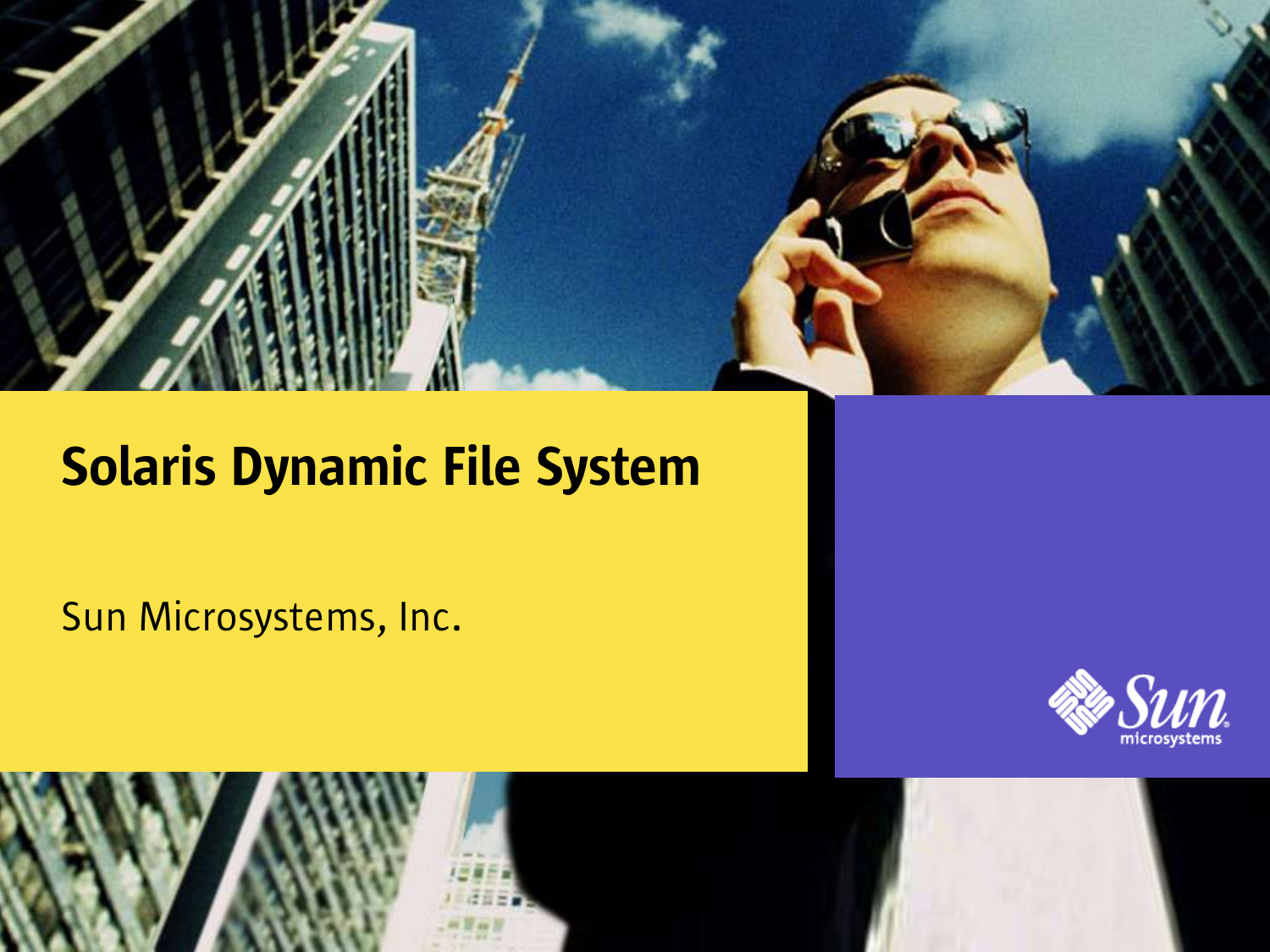

## The Perfect Filesystem

- Write my data
- Read it back
- Keep it simple
- Keep it safe
- Do it fast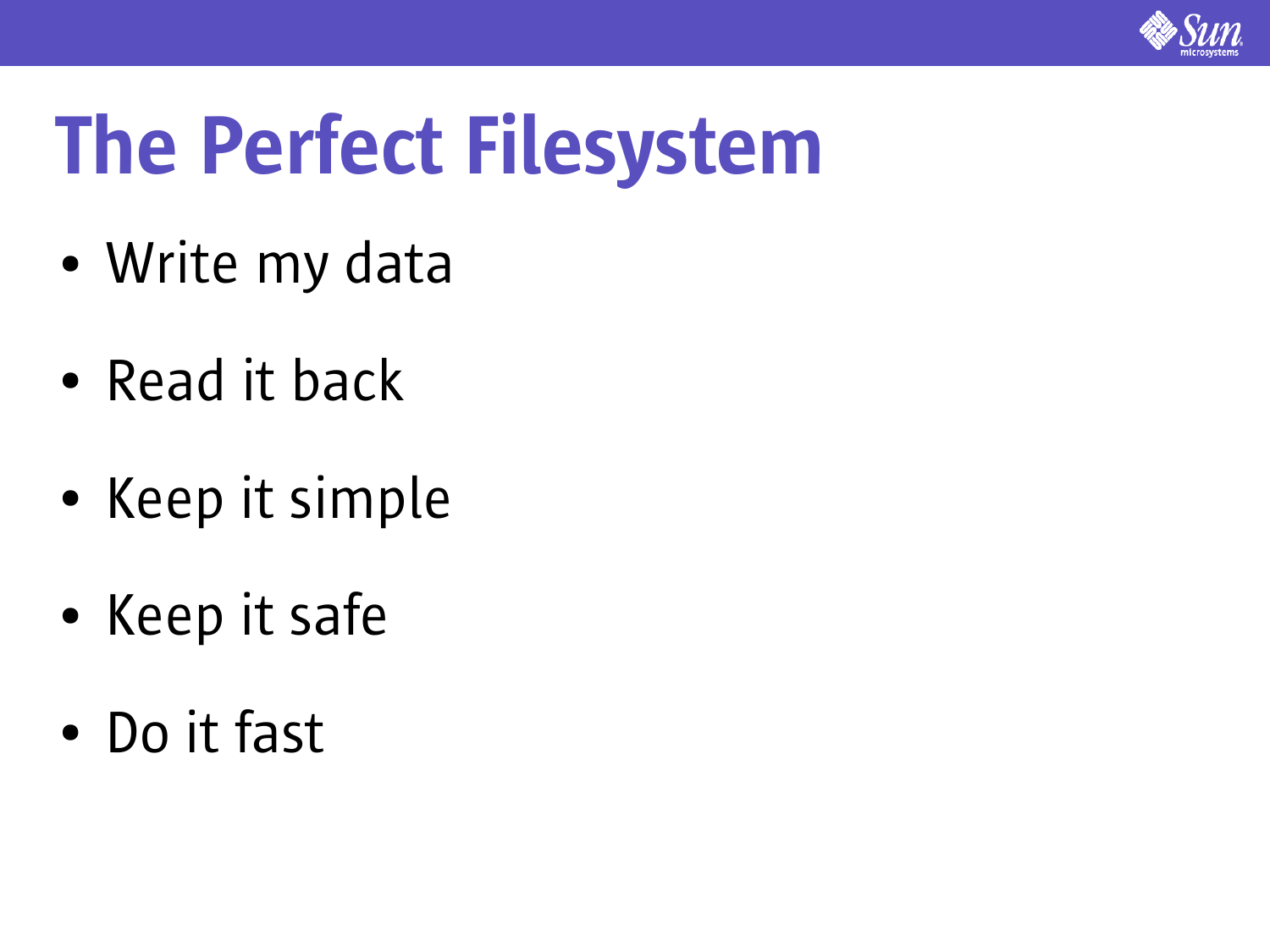

## Existing Filesystems

- Difficult and complex to manage
- No data integrity checks
- No defense against silent data corruption
- No data security: spying, tampering, theft
- Many limits: size, number of files, etc.
- Performance and scaling problems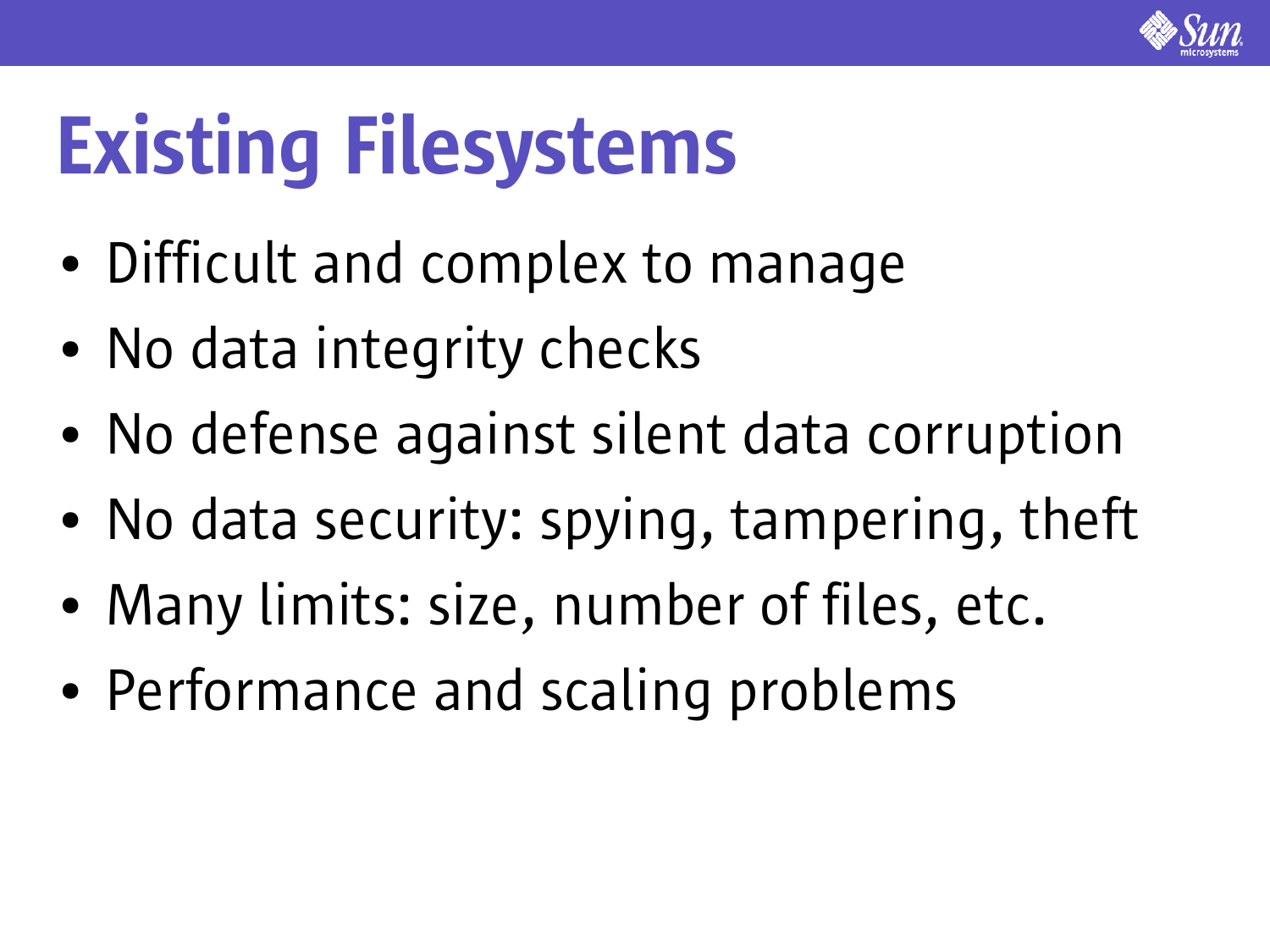

#### Solaris Dynamic File System Unlimited Scalabilty

- Write my data
	- Immense capacity (128-bit)

Moore's Law: need 65th bit in 12 years

Zettabyte =  $70$ -bit (a billion TB)

● Dynamic File System capacity: 256 quadrillion ZB

Quantum limit of Earth-based storage

– Dynamic metadata

No limits on files, directory entries, etc.

No strange knobs (e.g. Inodes/cg)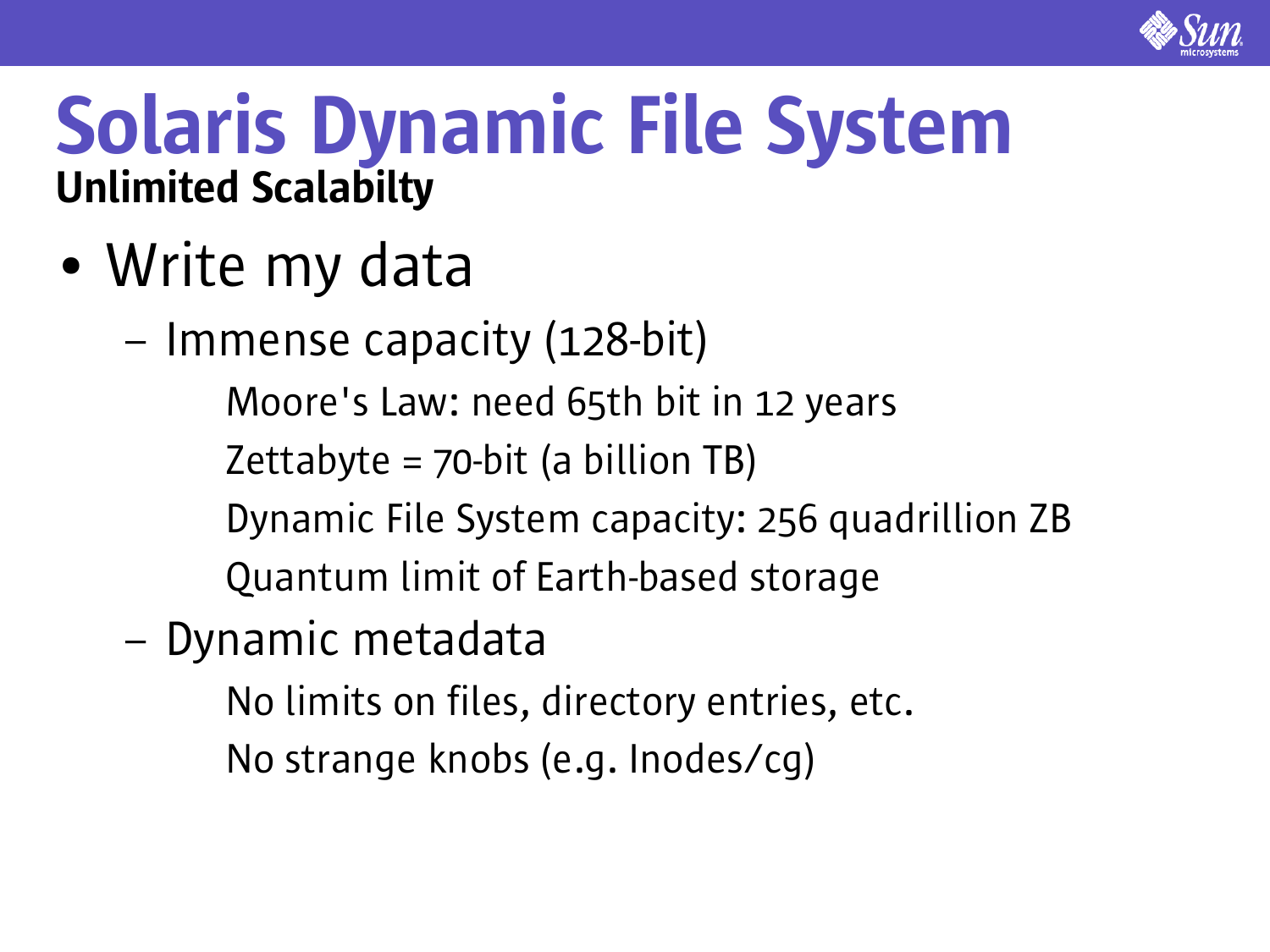

#### Solaris Dynamic File System Reduced Administrative Overhead

- Keep it simple
	- Pooled storage no more volumes
	- Filesystems are cheap and easy to create
	- Grow and shrink are automatic
	- No raw device names to remember
	- No more fsck(1M)
	- No more editing /etc/vfstab
	- Unlimited snapshots and user undo
	- All administration online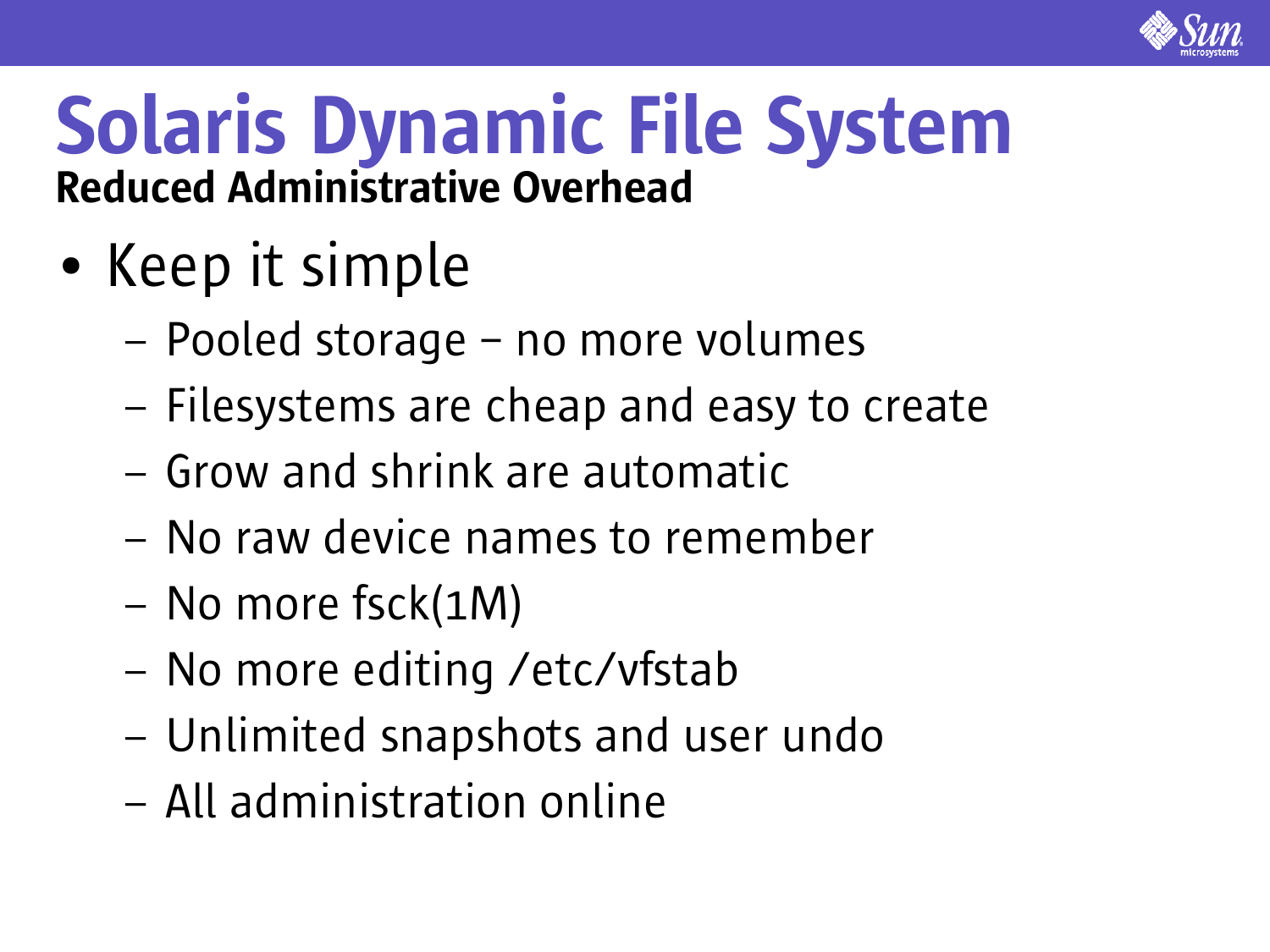

#### Solaris Dynamic File System Data Integrity

- Keep it safe
	- Provable data integrity model

Complete end-to-end verification 99.999999999999999999% certainty of error detection

Detects bit rot, phantom writes, misdirections, common administrative errors

- Self-healing data
- Disk scrubbing
- Real-time remote replication
- Data authentication and encryption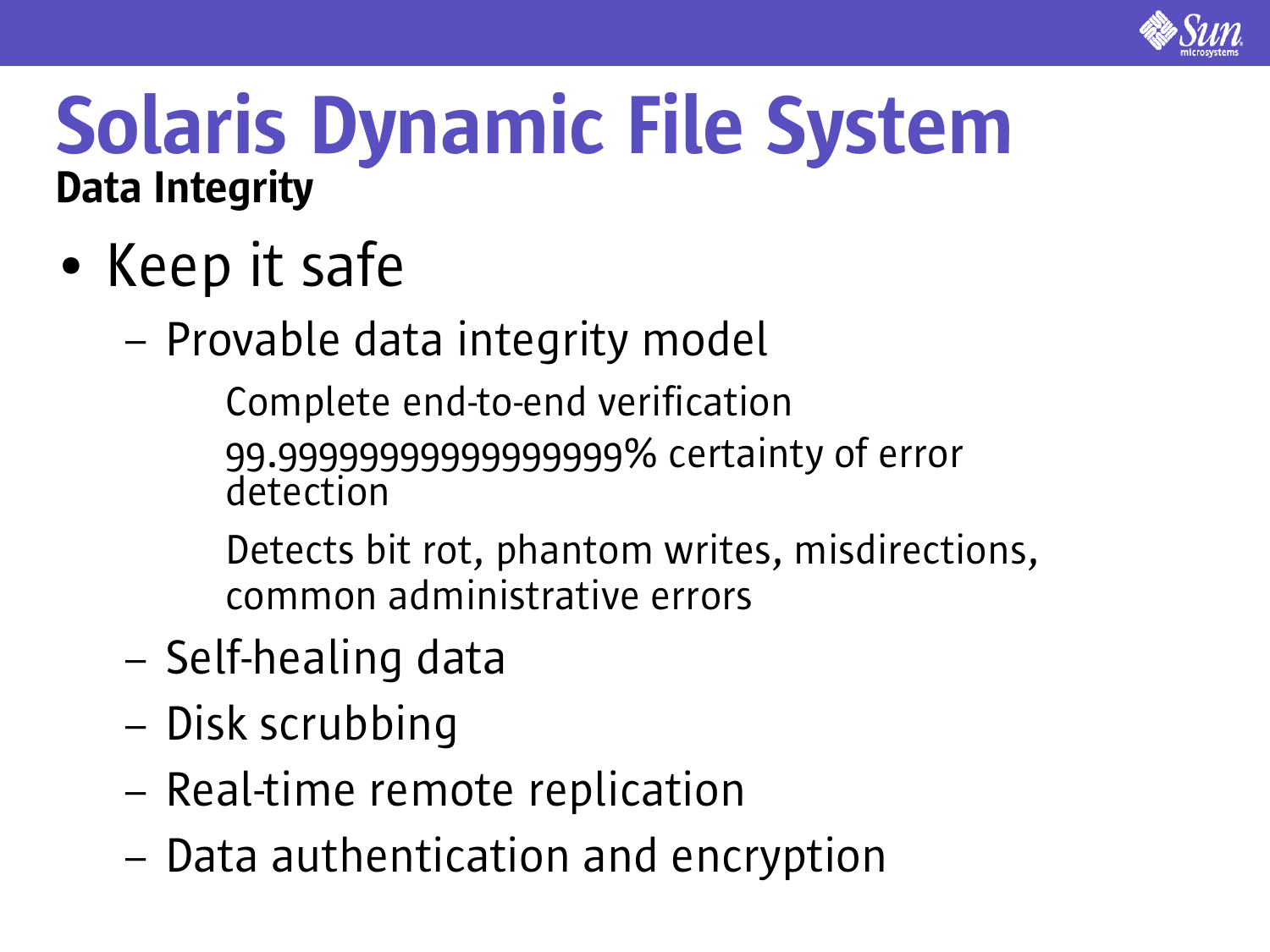

#### Solaris Dynamic File System High Performance

- Do it fast
	- Write sequentialization
	- Dynamic striping across all disks
	- Multiple block sizes
	- Constant-time snapshots
	- Concurrent, constant-time directory ops
	- Byte-range locking for concurrent writes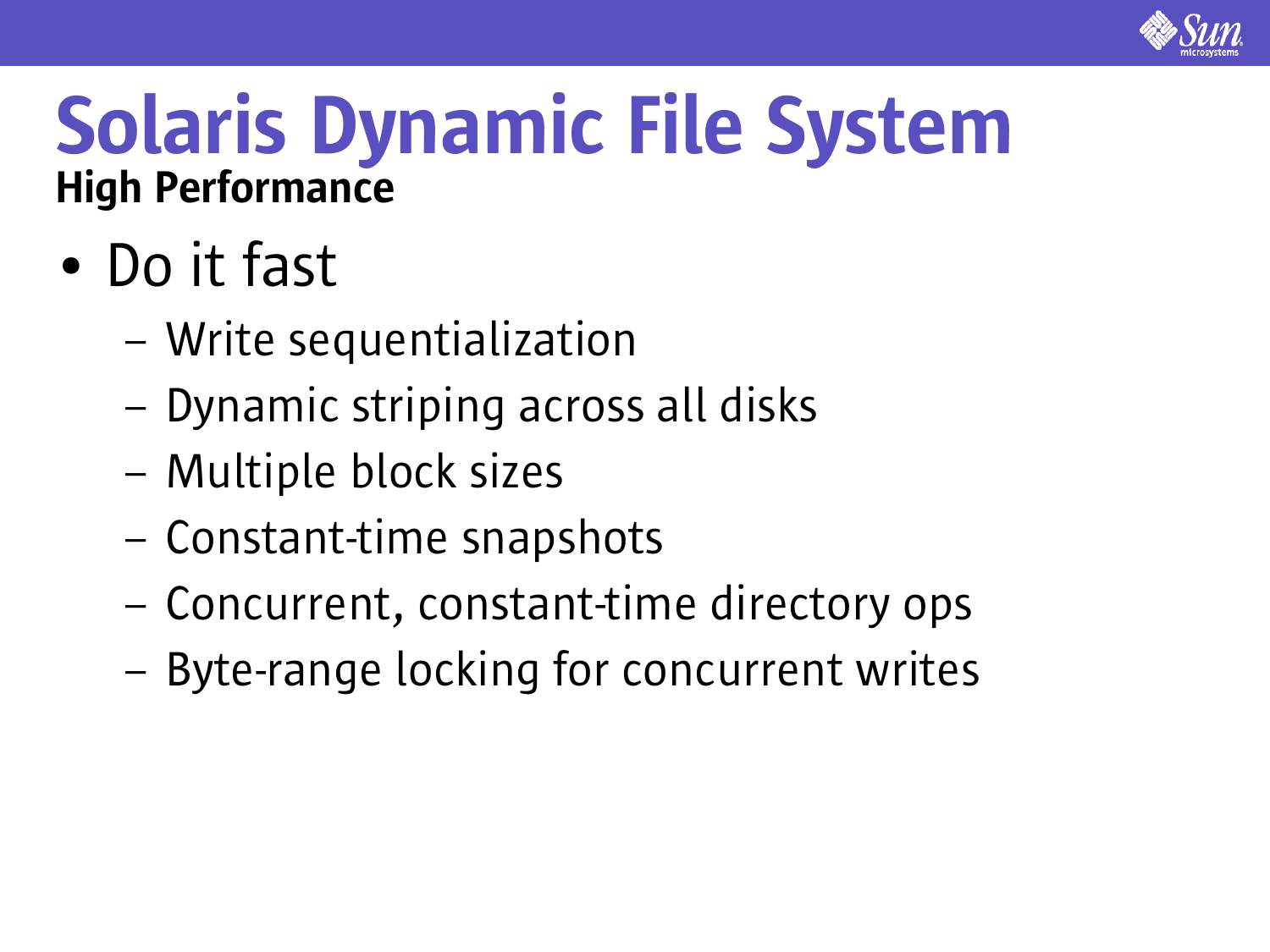

# Background: Why Volumes Exist

In the beginning, each filesystem managed a single disk

- Users wanted more space, bandwidth, reliability
	- Rewrite filesystems to handle many disks: hard
	- Insert a "volume" to tie disks together: easy
- An industry grew up around the FS/volume model
	- Filesystems, volume managers sold as separate products
	- Inherent problems in FS/volume interface can't be fixed

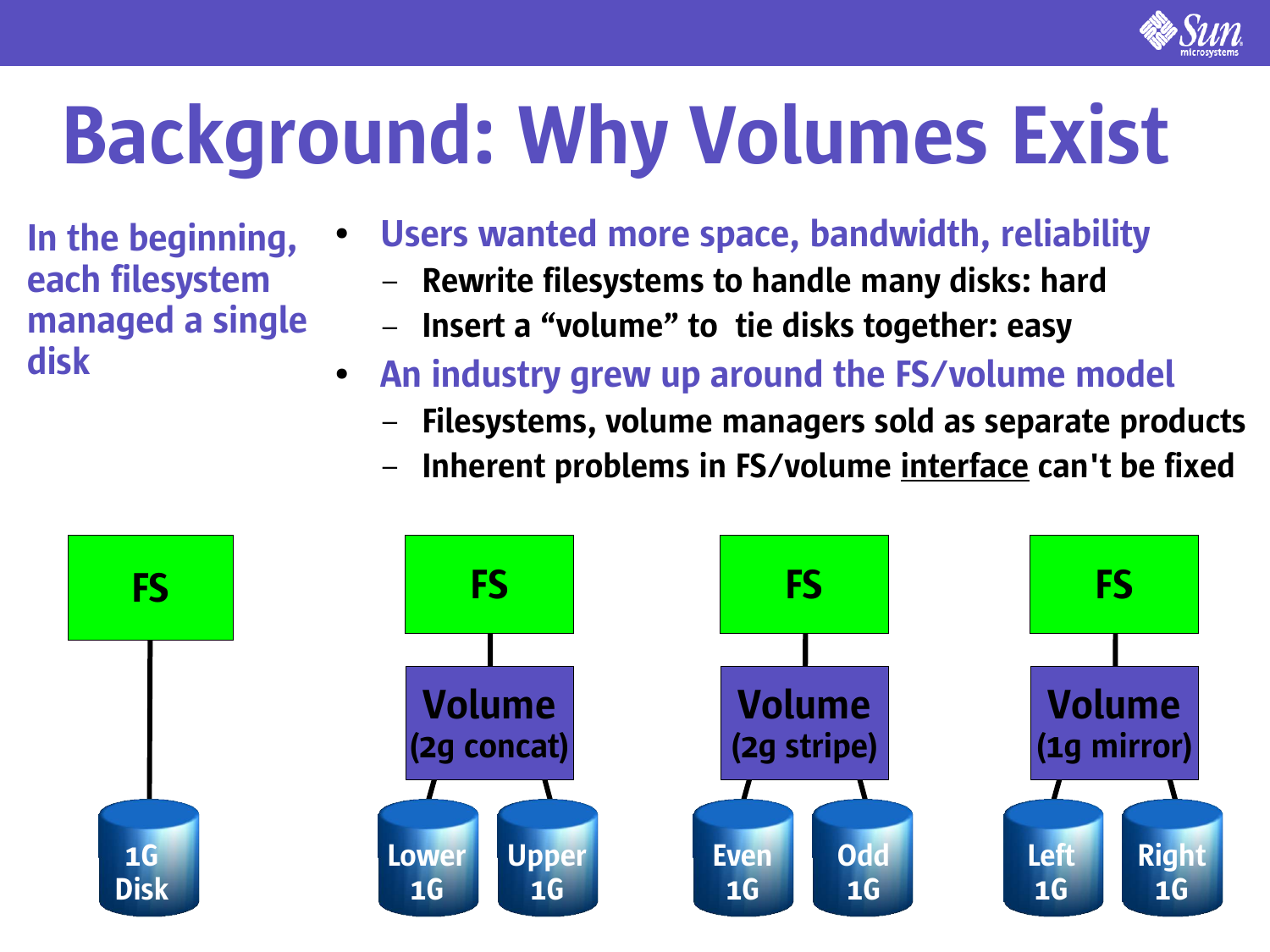

# Volumes vs. Pooled Storage

- Traditional volumes
	- Partition per filesystem; painful to manage
	- Block-based FS/Volume interface slow, brittle



- Pooled Storage
	- Filesystems share space
	- Easy to manage
	- Transactional interface fast, robust

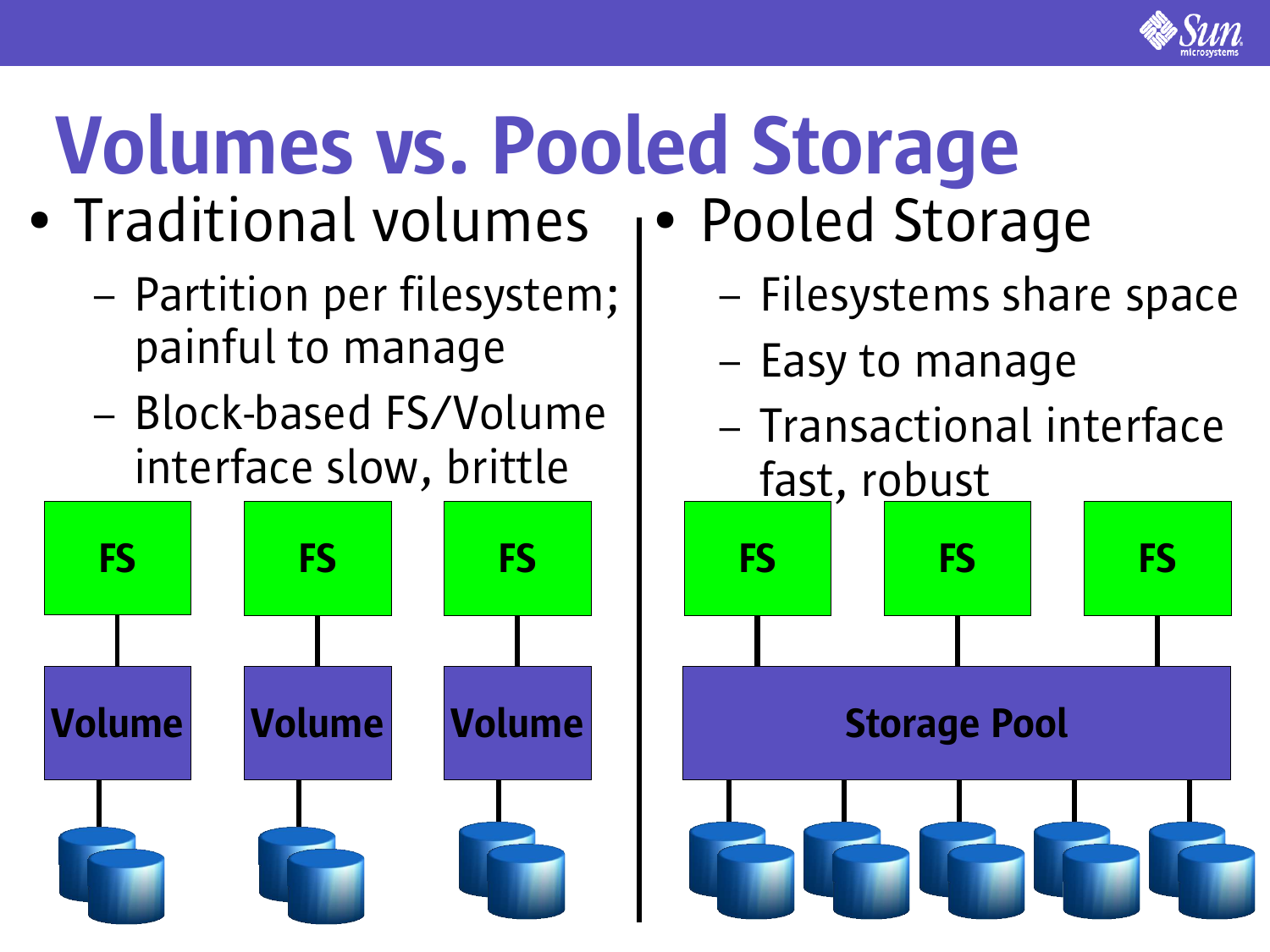

### Storage Administration

- The Task:
	- Given two disks, create mirrored filesystems for three users - Ann, Bob, and Sue
	- Later, add more space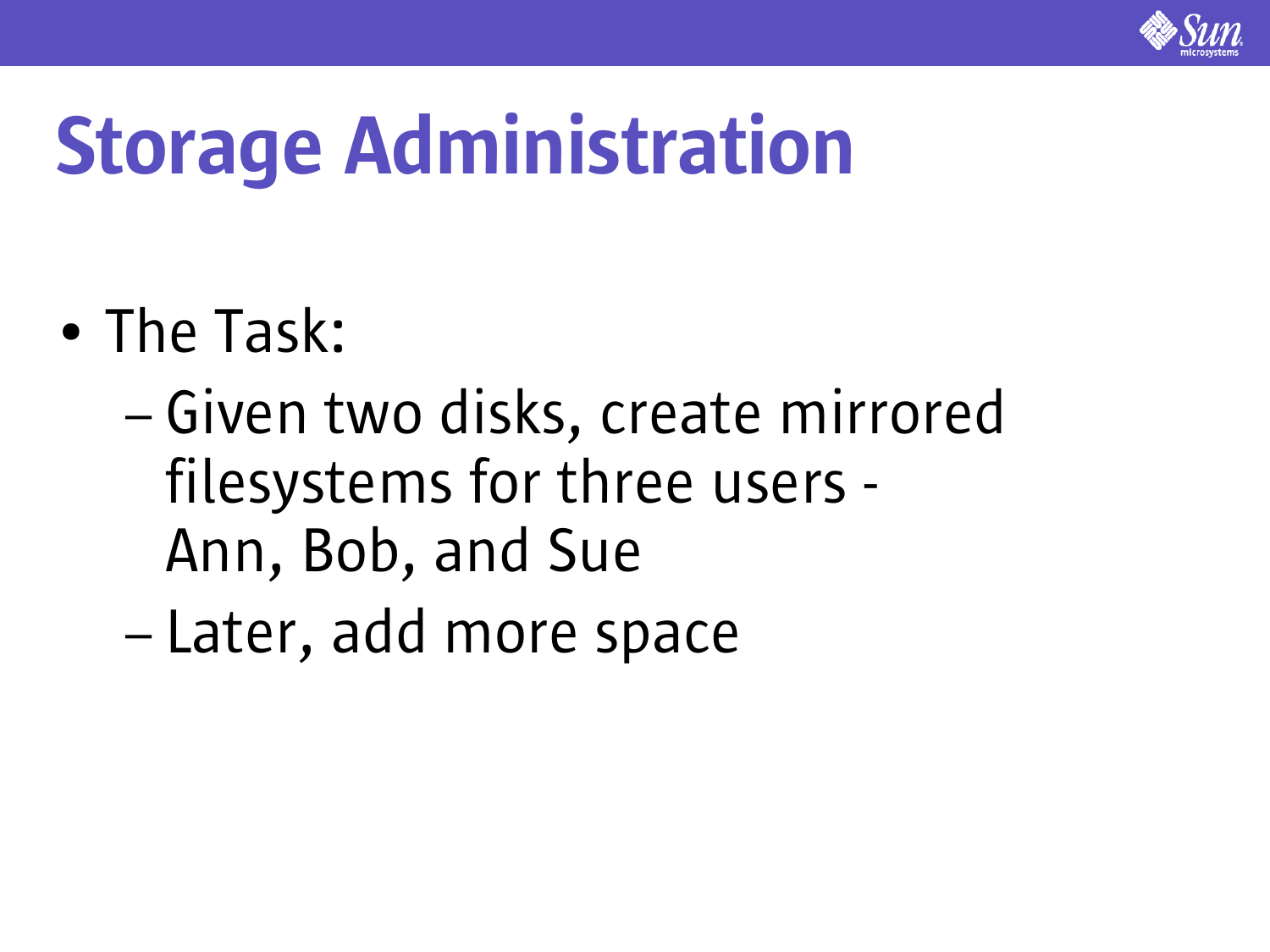

#### Solaris 8 Administration

**# format**

**... (long interactive session omitted)**

**# metadb -a -f disk1:slice0 disk2:slice0**

**# metainit d10 1 1 disk1:slice1 d10: Concat/Stripe is setup # metainit d11 1 1 disk2:slice1 d11: Concat/Stripe is setup # metainit d20 -m d10 d20: Mirror is setup # metattach d20 d11 d20: submirror d11 is attached**

**# metainit d12 1 1 disk1:slice2 d12: Concat/Stripe is setup # metainit d13 1 1 disk2:slice2 d13: Concat/Stripe is setup # metainit d21 -m d12 d21: Mirror is setup # metattach d21 d13 d21: submirror d13 is attached**

**# metainit d14 1 1 disk1:slice3 d14: Concat/Stripe is setup # metainit d15 1 1 disk2:slice3 d15: Concat/Stripe is setup # metainit d22 -m d14 d22: Mirror is setup # metattach d22 d15 d22: submirror d15 is attached**

**# newfs /dev/md/rdsk/d20 newfs: construct a new file system /dev/md/rdsk/d20: (y/n)? y ... (many pages of 'superblock backup' output omitted) # mount /dev/md/dsk/d20 /export/home/ann # vi /etc/vfstab ... while in 'vi', type this exactly: /dev/md/dsk/d20 /dev/md/rdsk/d20 /export/home/ann ufs 2 yes -**

**# newfs /dev/md/rdsk/d21**

**newfs: construct a new file system /dev/md/rdsk/d21: (y/n)? y ... (many pages of 'superblock backup' output omitted) # mount /dev/md/dsk/d21 /export/home/ann # vi /etc/vfstab ... while in 'vi', type this exactly: /dev/md/dsk/d21 /dev/md/rdsk/d21 /export/home/bob ufs 2 yes -**

**# newfs /dev/md/rdsk/d22 newfs: construct a new file system /dev/md/rdsk/d22: (y/n)? y ... (many pages of 'superblock backup' output omitted) # mount /dev/md/dsk/d22 /export/home/sue # vi /etc/vfstab ... while in 'vi', type this exactly: /dev/md/dsk/d22 /dev/md/rdsk/d22 /export/home/sue ufs 2 yes -**

**# format ... (long interactive session omitted) # metattach d12 disk3:slice1 d12: component is attached # metattach d13 disk4:slice1 d13: component is attached # metattach d21 # growfs -M /export/home/bob /dev/md/rdsk/d21 /dev/md/rdsk/d21: ... (many pages of 'superblock backup' output omitted)**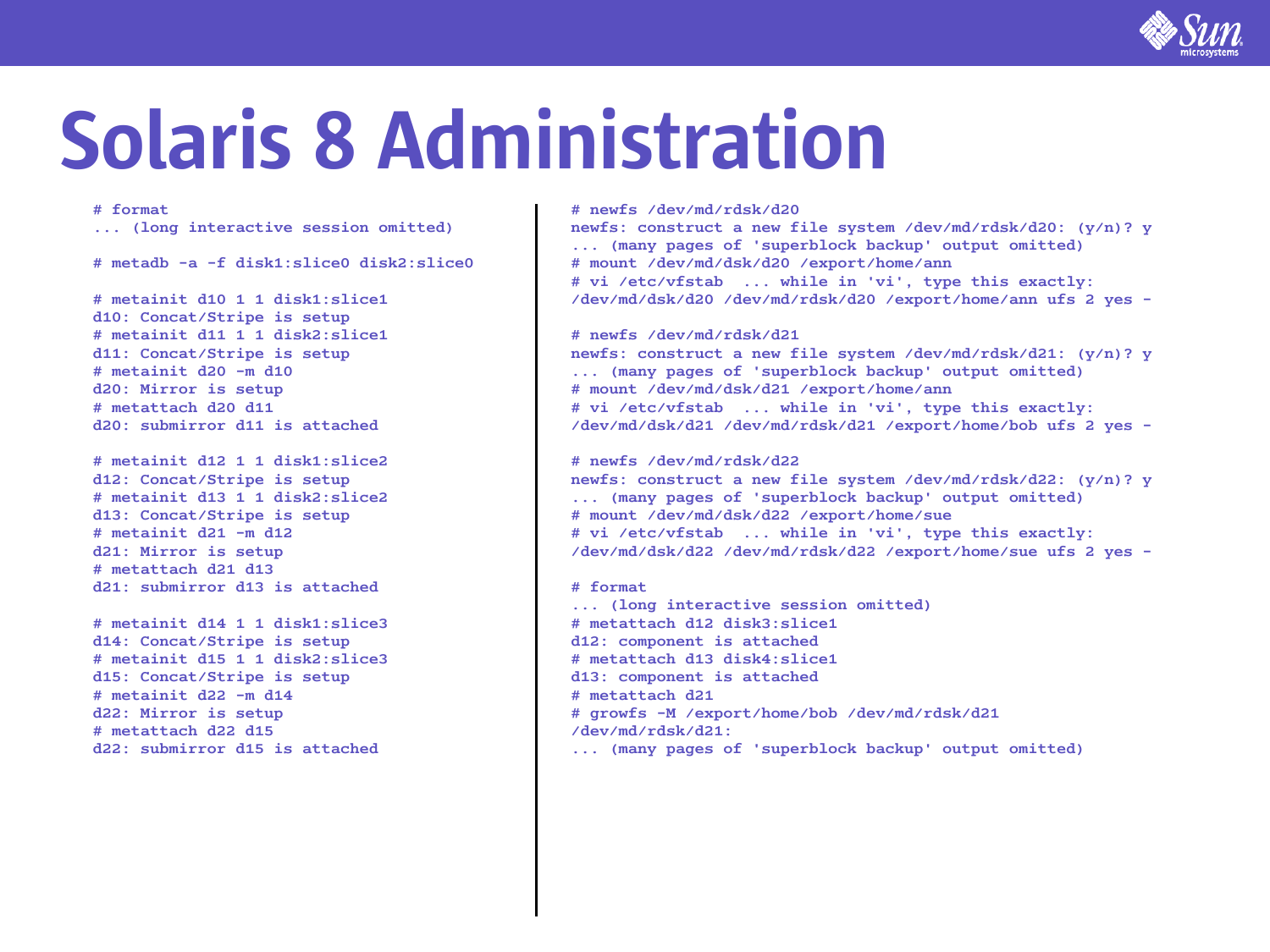

#### Dynamic File System Administration

• Create a storage pool named "home"

**# zpool create "home" mirror(disk1,disk2)**

#### • Create filesystems "ann", "bob", "sue"

**# zfs mount -c home/ann /export/home/ann**

**# zfs mount -c home/bob /export/home/bob**

**# zfs mount -c home/sue /export/home/sue**

#### • Later, add space to the "home" pool

**# zpool add "home" mirror(disk3,disk4)**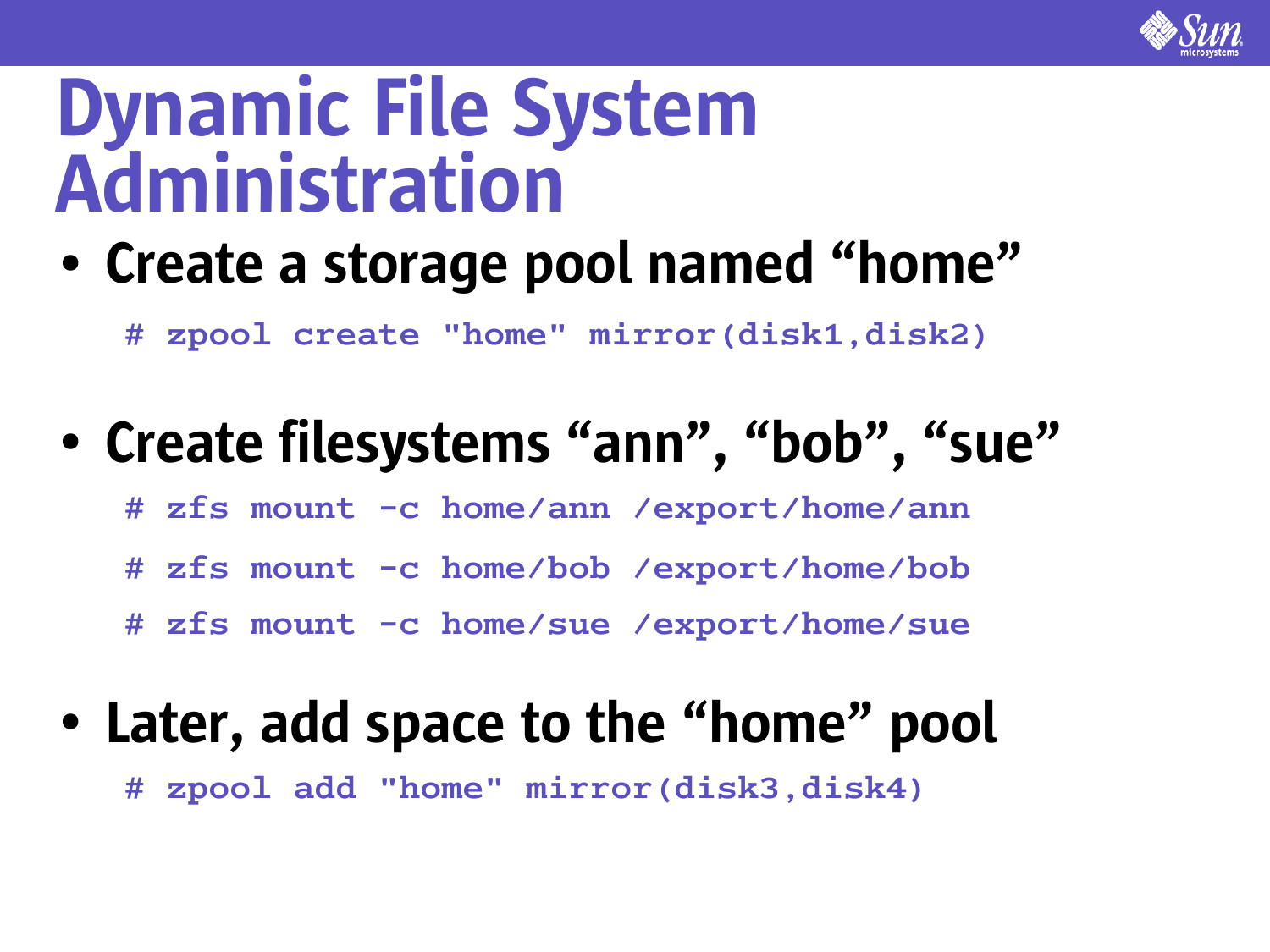

## Provable Data Integrity Model

- Three Big Rules
	- All operations are copy-on-write
		- Never overwrite live data
		- On-disk state always valid
		- No need for fsck(1M)
	- All operations are transactional
		- Related changes succeed or fail as a whole No need for journaling
	- All data is checksummed
		- No silent data corruption
		- No panics on bad metadata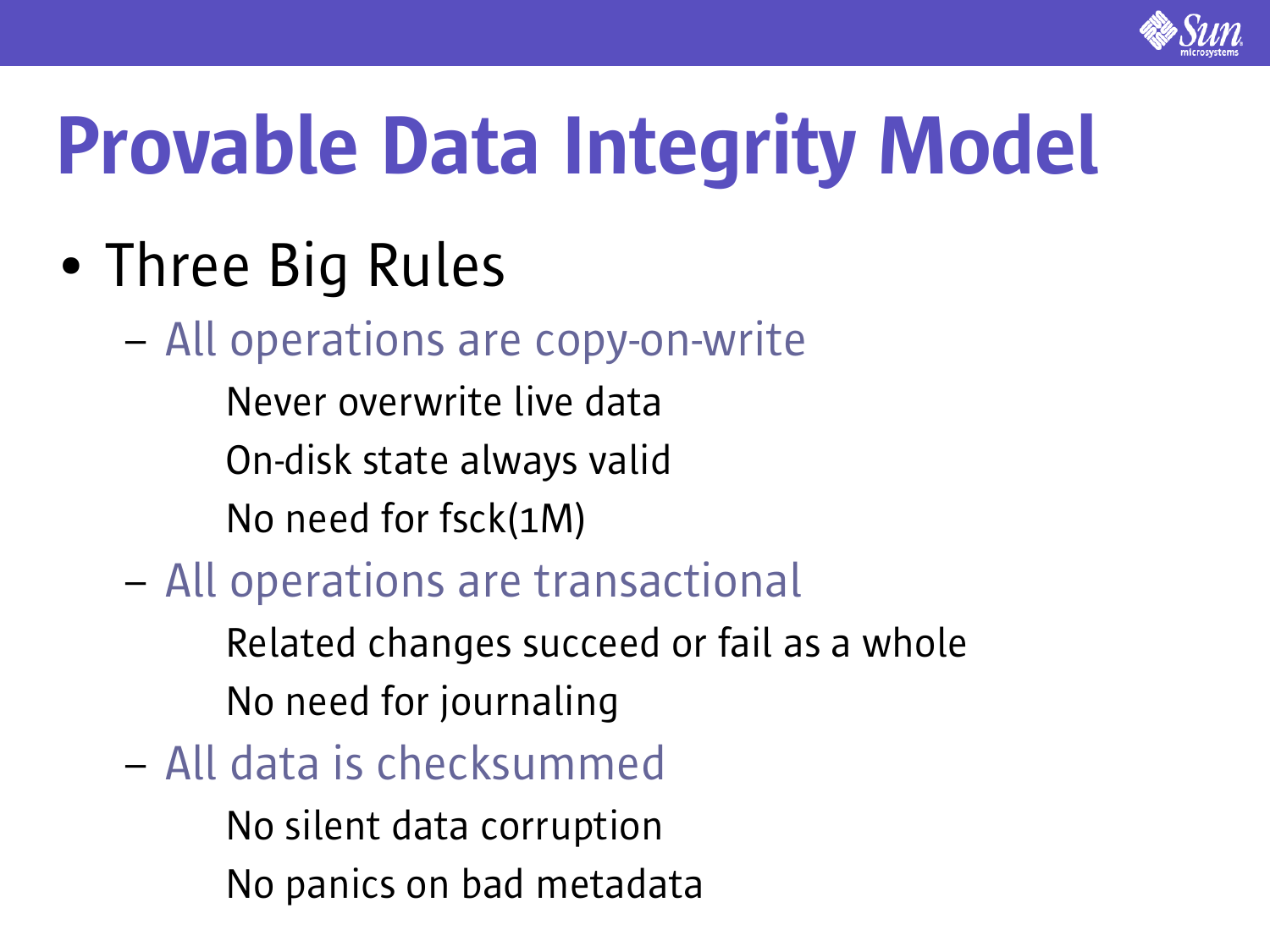

• Initial block tree

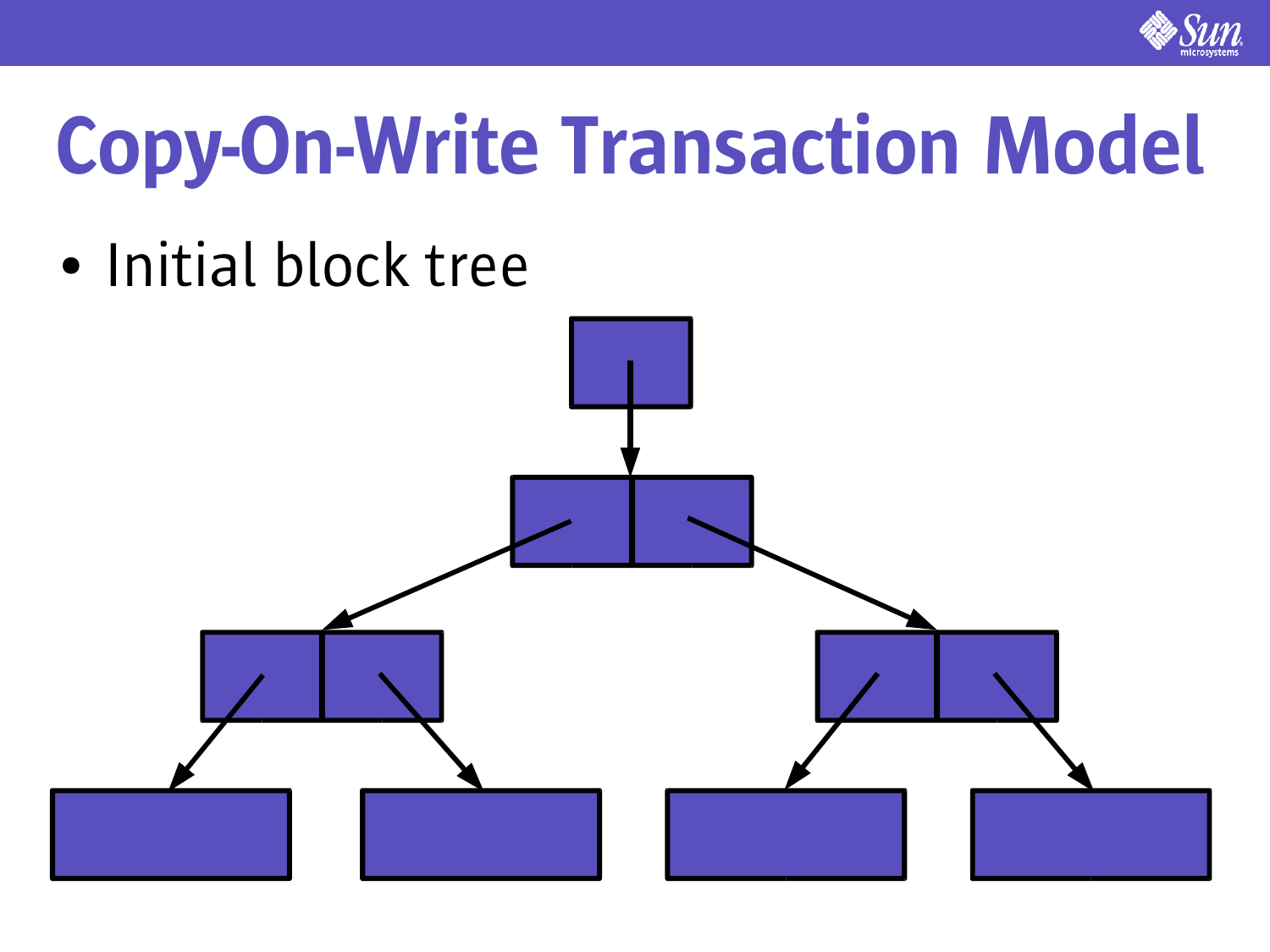

• Write: Copy-on-write a data block

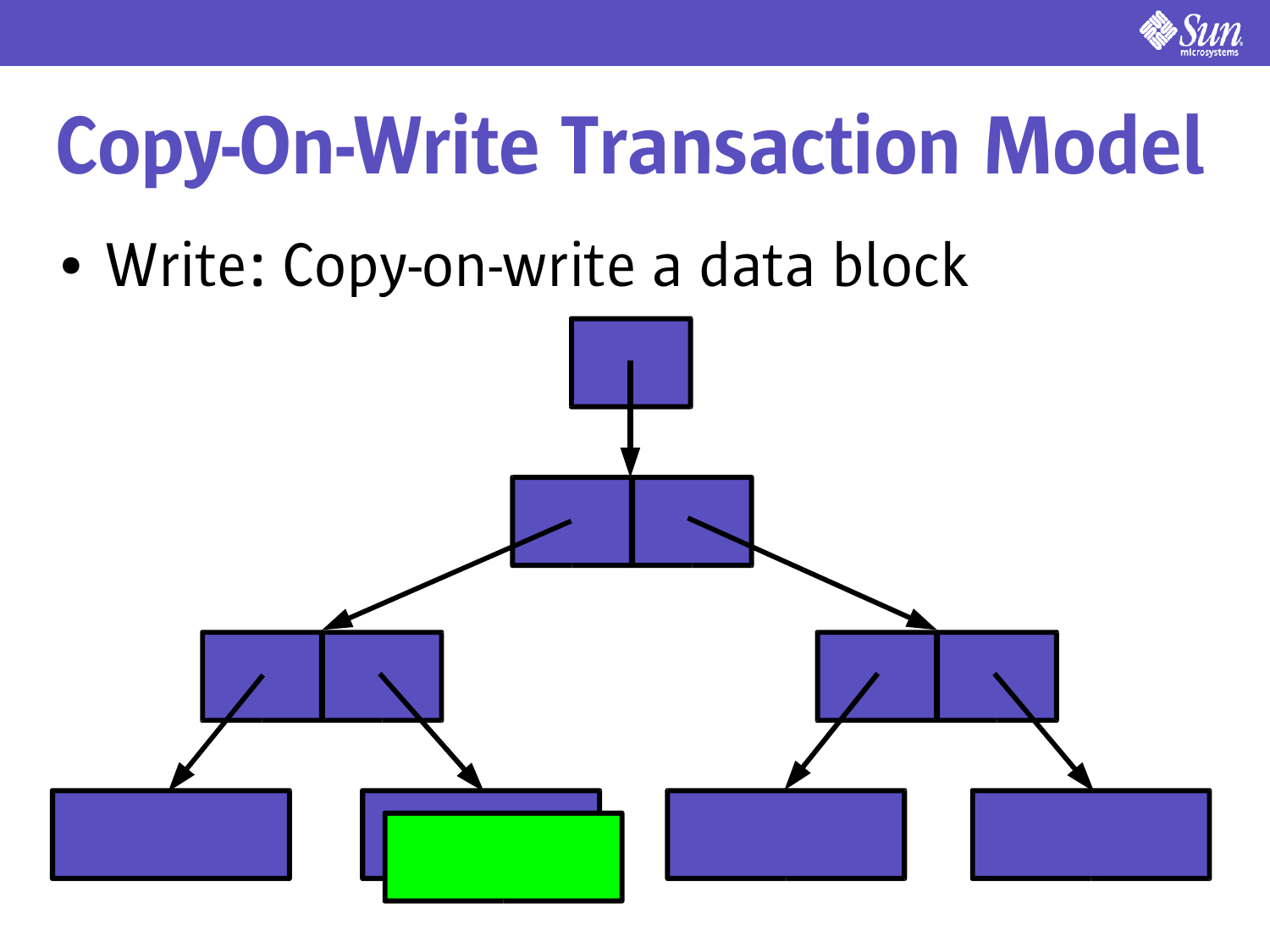

• Copy-on-write its level-1 indirect block

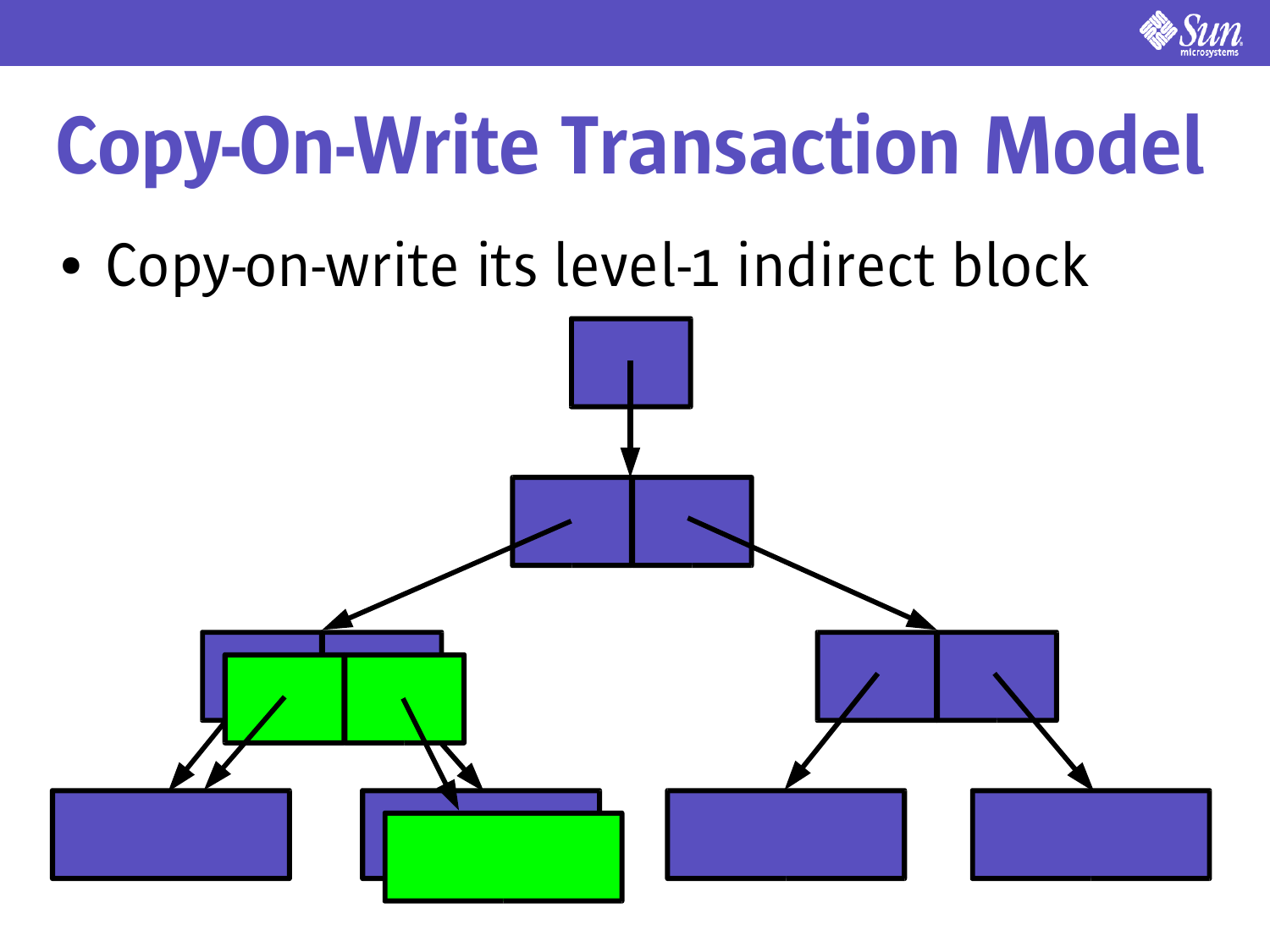

• Copy-on-write its level-2 indirect block

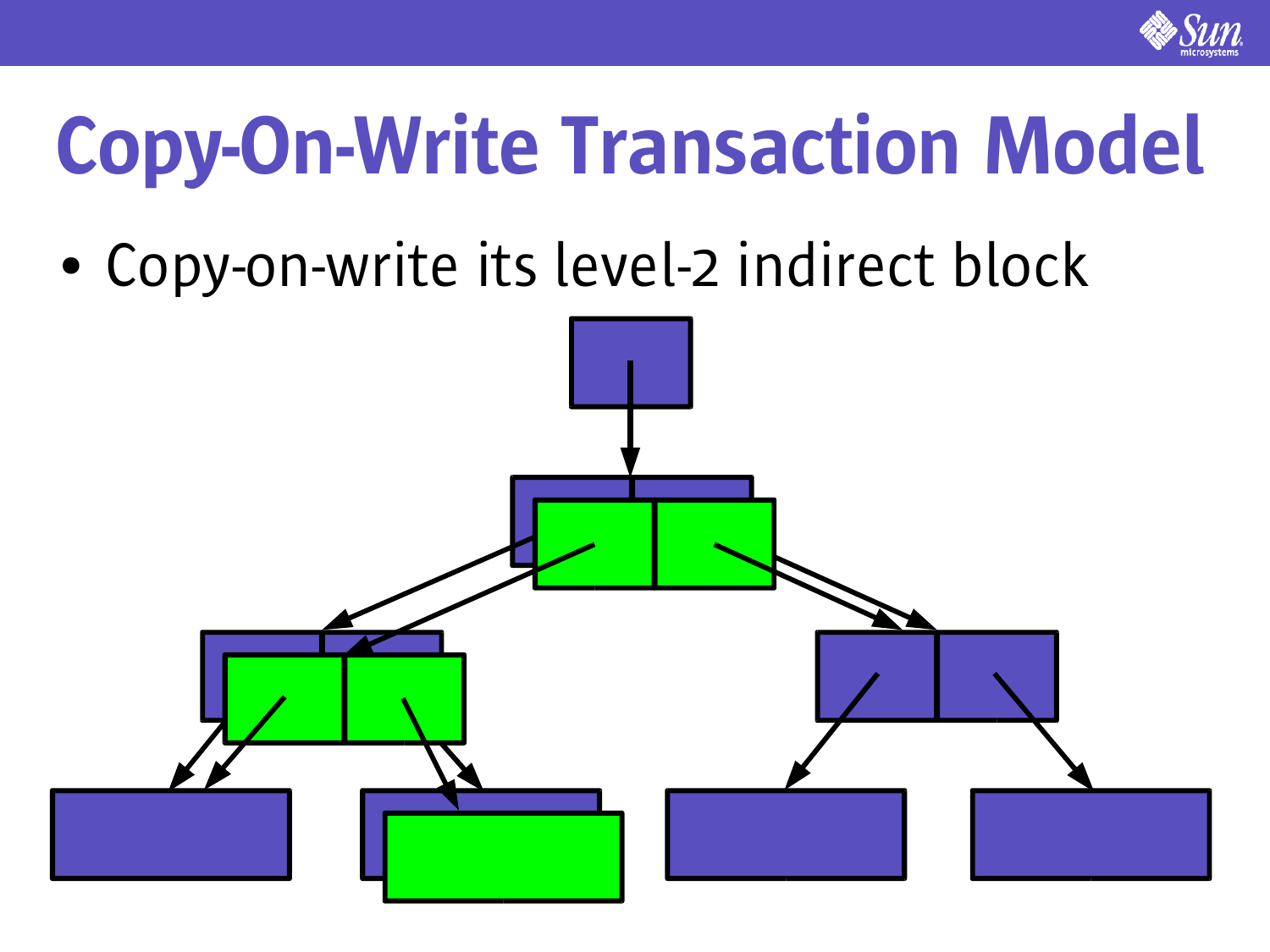

• Rewrite the überblock (atomic)

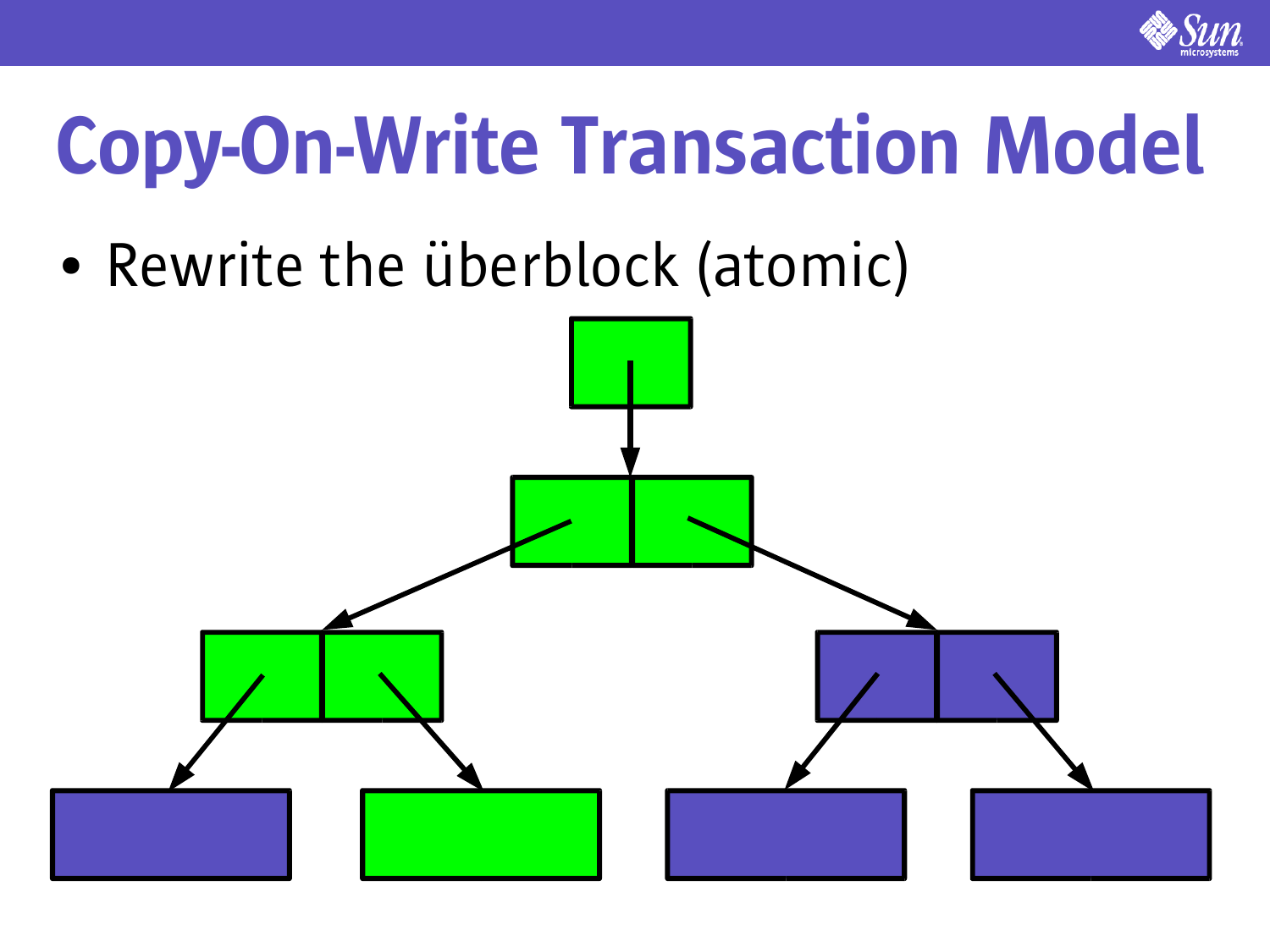

#### Snapshots are Free!

• At end of transaction, do not free old blocks

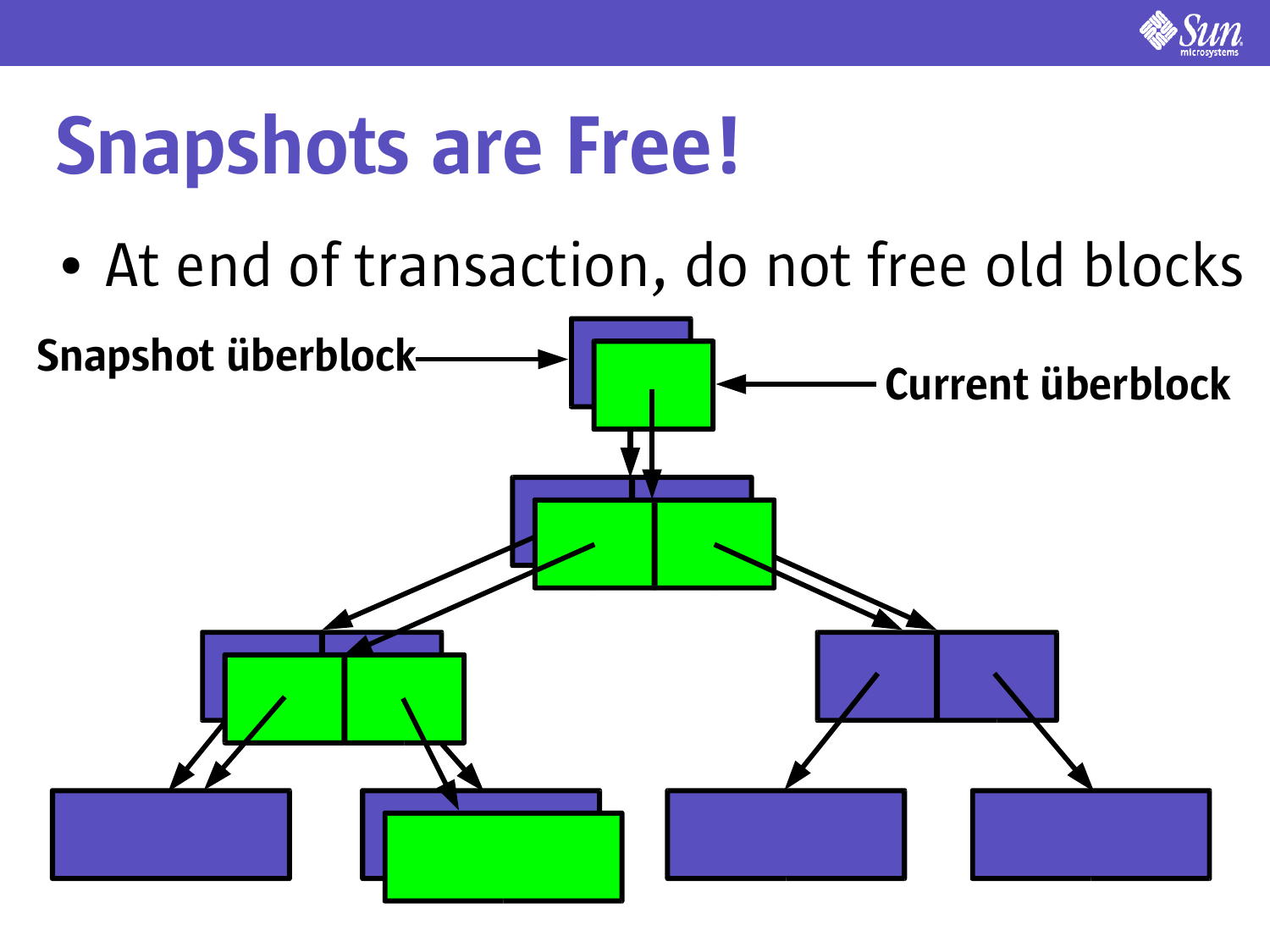![](_page_19_Picture_0.jpeg)

### Traditional Checksums

• Checksums stored with data blocks

![](_page_19_Figure_3.jpeg)

#### Fine for detecting bit rot, but:

- Cannot detect phantom writes, misdirections
- Cannot validate the checksum itself
- Cannot authenticate the data
- Cannot detect common administrative errors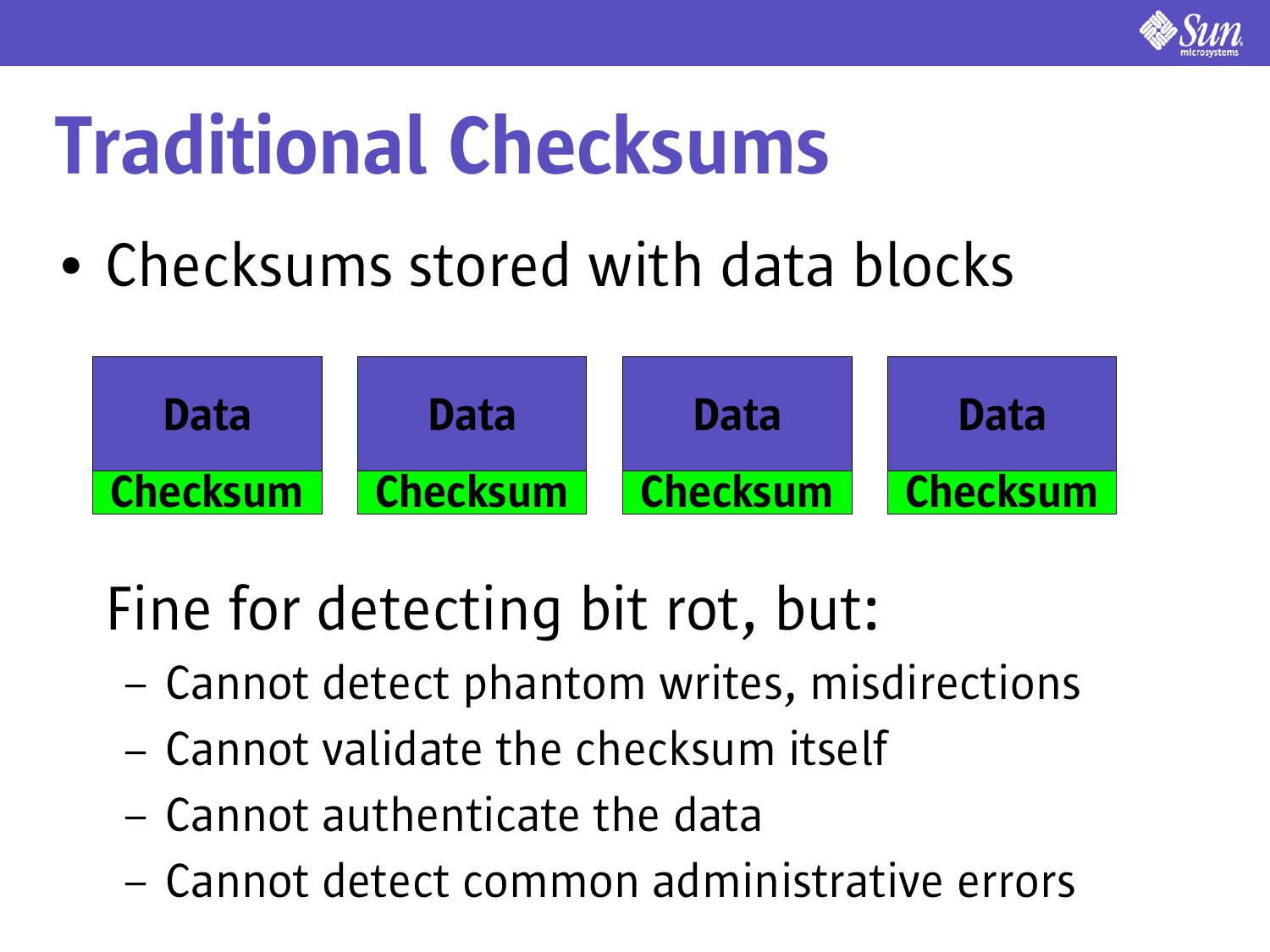![](_page_20_Picture_0.jpeg)

### Dynamic File System Checksums

• Checksums stored with indirect blocks

![](_page_20_Figure_3.jpeg)

- Self-validating, self-authenticating checksum tree
- Detects phantom writes, misdirections, common administrative errors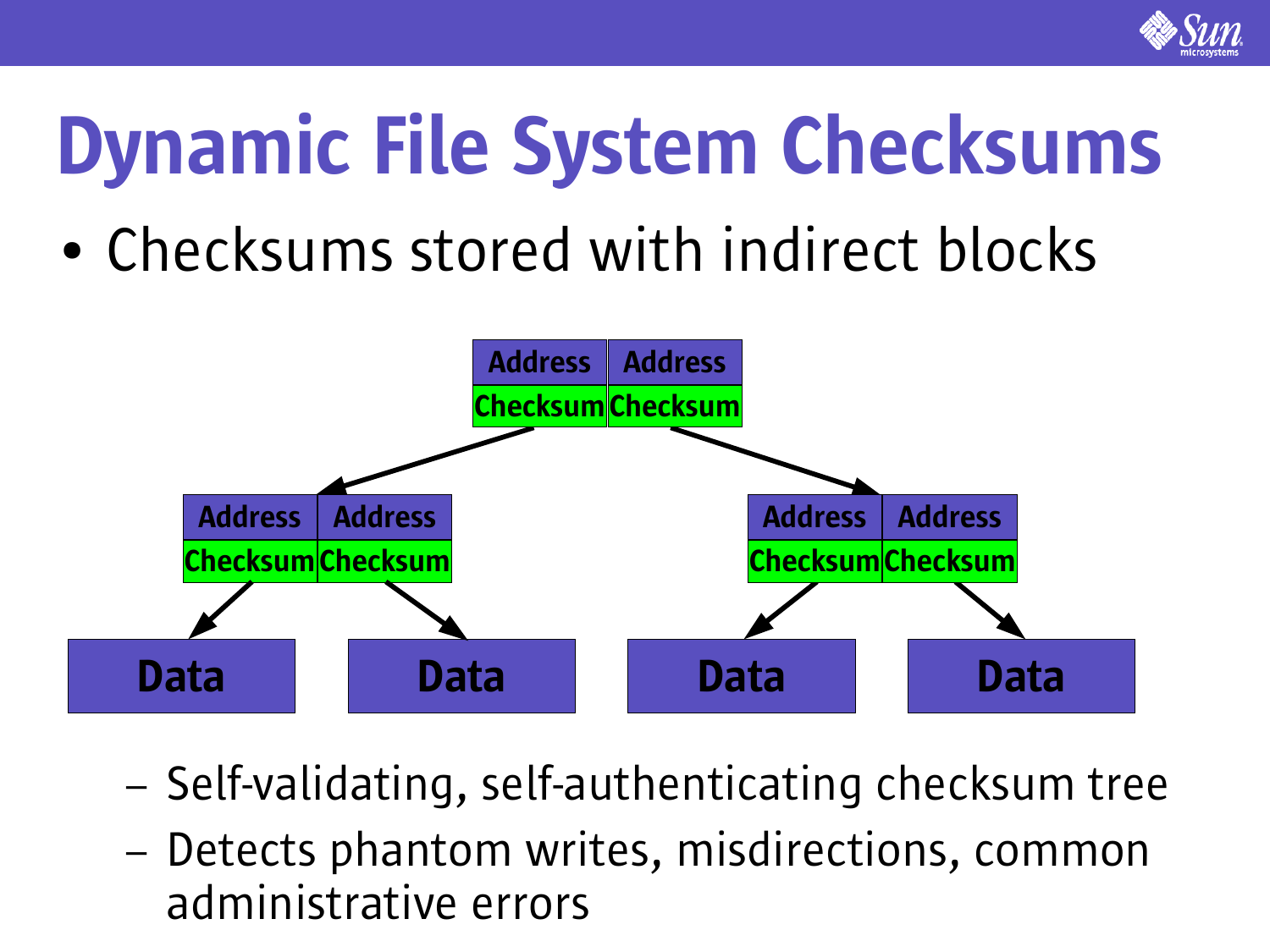![](_page_21_Picture_0.jpeg)

#### Self-Healing Data

1. Issue a read. Try the first disk. Checksum reveals that the block is corrupt on disk.

![](_page_21_Figure_3.jpeg)

![](_page_21_Figure_4.jpeg)

2. Try the second disk.

Checksum indicates that the

3. Return good data to the application. Repair the damaged block.

![](_page_21_Figure_6.jpeg)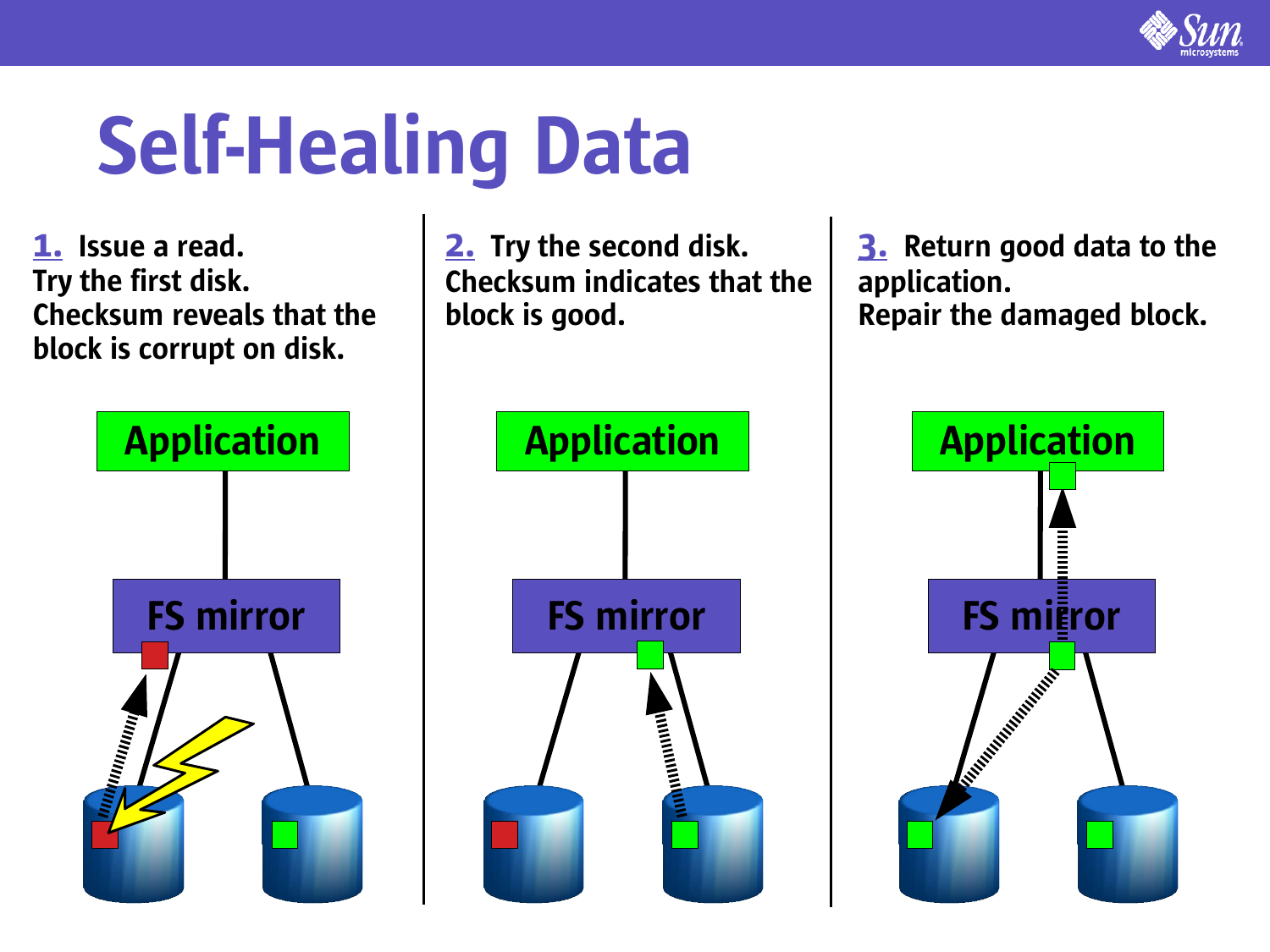![](_page_22_Picture_0.jpeg)

### Self-Healing Data in Action

**# dd if=/dev/zero of=/dev/dsk/c2d9d0s0 bs=128k ... count=12 # ... read the affected file ... no problem! # zpool iostat home**

|                | description        | capacity    |             | operations |              | bandwidth    |              |       |
|----------------|--------------------|-------------|-------------|------------|--------------|--------------|--------------|-------|
| vdev           |                    |             | used avail  |            | read write   |              | read write   | err   |
| 1              | mirror(2,3)        | <b>305M</b> | <b>136G</b> | 167        | $\mathbf{O}$ | 21.0M        | $\mathbf{O}$ | 0/0   |
| $\overline{a}$ | /dev/dsk/c2t8d0s0  |             |             | 88         | $\Omega$     | <b>11.0M</b> | $\mathbf{O}$ | 0/0   |
| 3              | /dev/dsk/c3t8d0s0  |             |             | 79         | $\Omega$     | <b>9.9M</b>  | $\mathbf 0$  | 0/0   |
| 4              | mirror(5, 6)       | <b>256M</b> | <b>136G</b> | 168        | $\mathbf{O}$ | 21.0M        | $\mathbf 0$  | 12/12 |
| 5              | /dev/dsk/c2t9d0s0  |             |             | 86         |              | 0 10.8M      | $\mathbf 0$  | 12/0  |
| 6              | /dev/dsk/c3t9d0s0  |             |             | 81         |              | 0 10.2M      | $\mathbf 0$  | 0/0   |
| $\overline{7}$ | mirror(8, 9)       | <b>258M</b> | <b>136G</b> | 169        | $\Omega$     | 21.2M        | $\mathbf 0$  | 0/0   |
| 8              | /dev/dsk/c2t10d0s0 |             |             | 93         | $\mathbf{O}$ | <b>11.7M</b> | $\mathbf{O}$ | 0/0   |
| 9              | /dev/dsk/c3t10d0s0 |             |             | 76         | $\mathbf{O}$ | <b>9.45M</b> | $\mathbf{O}$ | 0/0   |
| 10             | mirror (11, 12)    | <b>257M</b> | <b>136G</b> | 176        | $\mathbf{O}$ | 22.1M        | $\mathbf 0$  | 0/0   |
| 11             | /dev/dsk/c2t11d0s0 |             |             | 85         | $\Omega$     | <b>10.7M</b> | $\mathbf 0$  | 0/0   |
| 12             | /dev/dsk/c3t11d0s0 |             |             | 91         | 0            | 11.3M        | 0            | 0/0   |
|                |                    |             |             |            |              |              |              |       |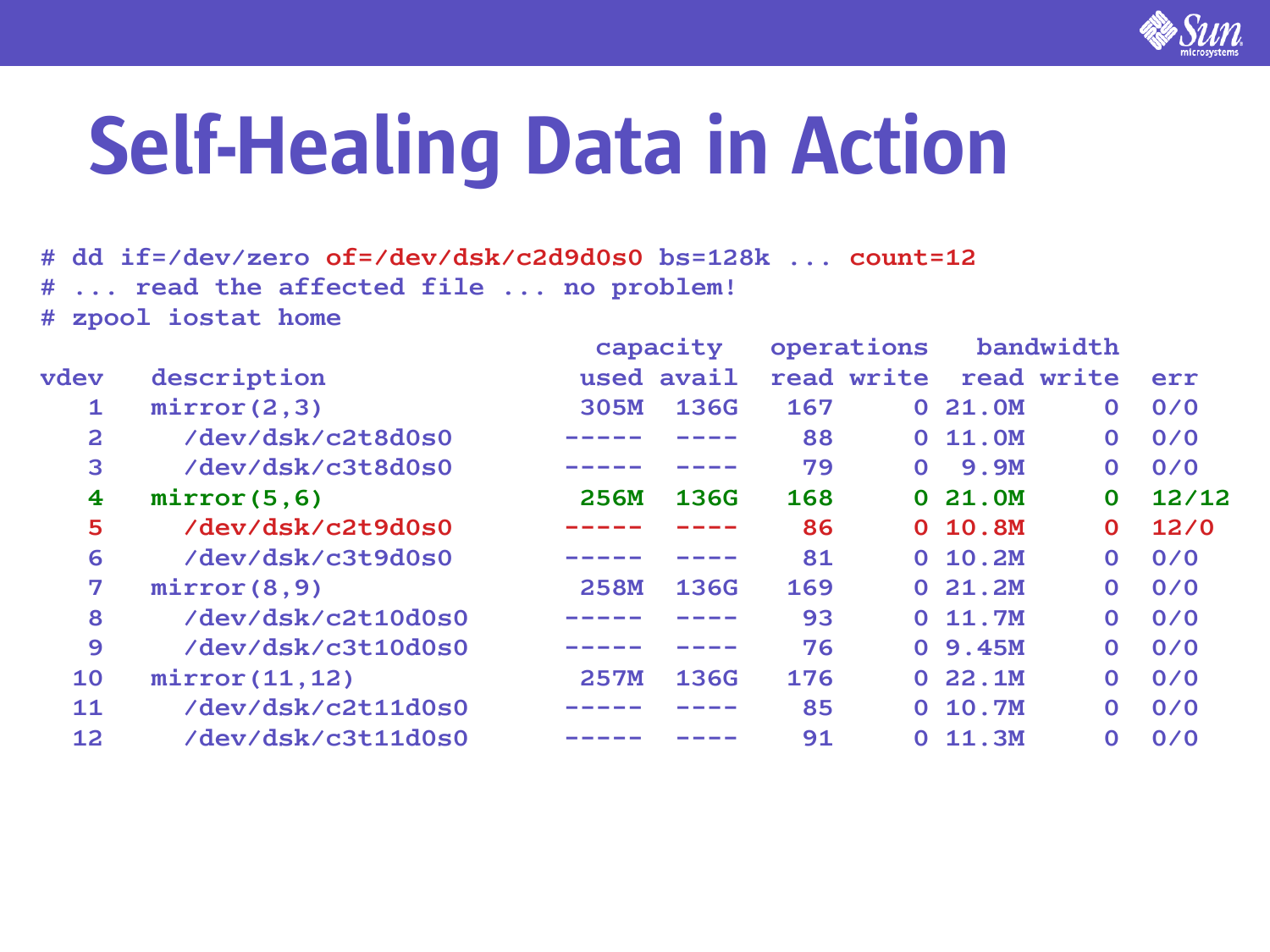![](_page_23_Picture_0.jpeg)

# Where Are We Now?

- Initial Work complete
	- Complete POSIX-compliant filesystem
	- Full builds of Solaris
	- Key features:
		- pooled storage
		- dynamic striping
		- self-healing data: even under sustained, abusive fault injection
		- crash resilience: over 1,000,000 forced, violent crashes, never lost data integrity
- Dynamic File System Coming soon in Solaris Express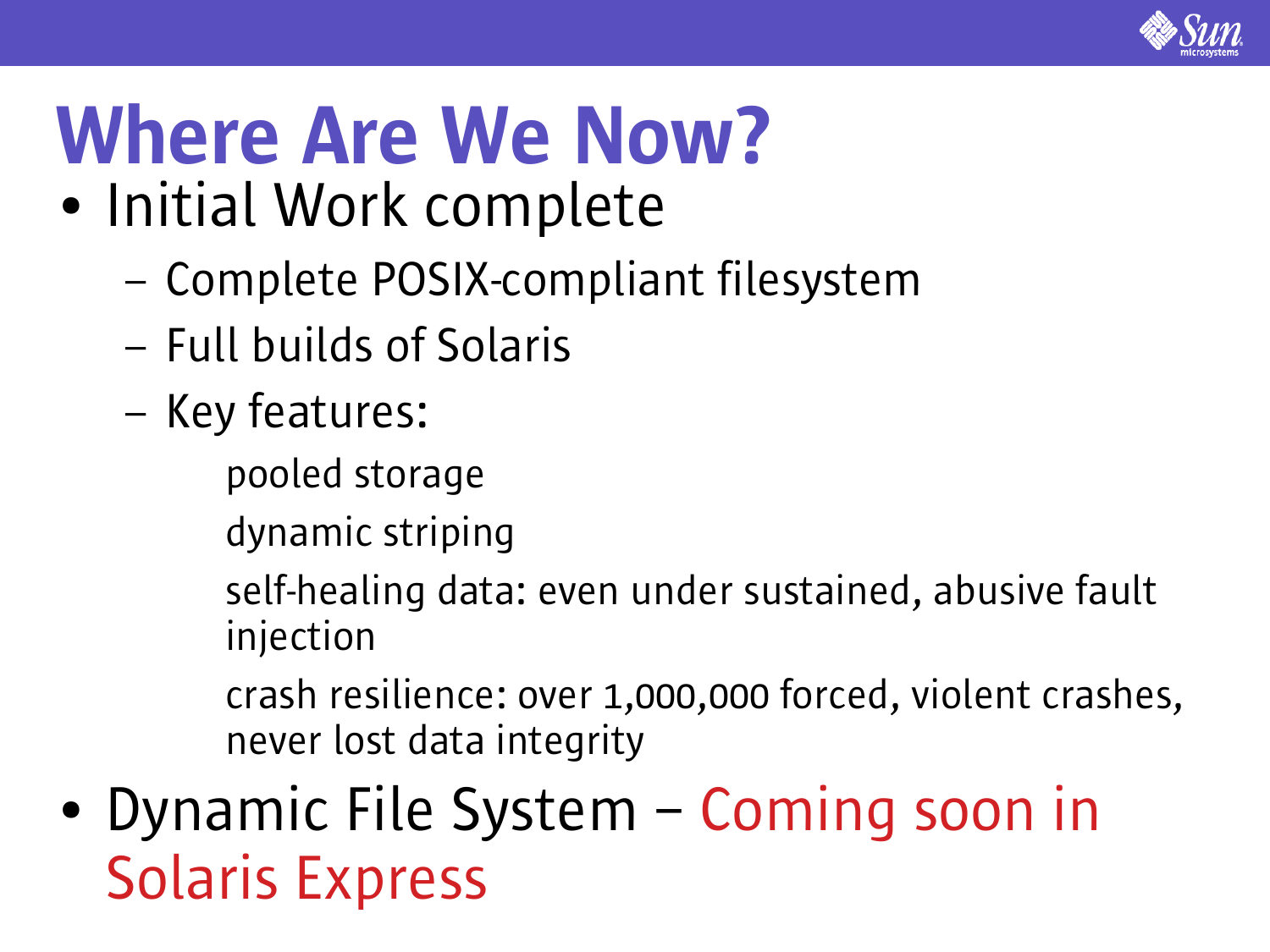![](_page_24_Picture_0.jpeg)

#### Solaris Dynamic File System Simple, Reliable, and Infinitely Scalable

- Breakthrough data management approach
	- Efficient resource allocation via storage pools
	- Automates administrative tasks
- Perpetual data integrity, availability
	- Pervasive data fault detection and correction
	- Defends against common administrative errors
	- Extensible: add features such as encryption
- Virtually unlimited capacity
	- 16 *billion billion* times greater than today
- Reduced costs
	- Higher terabyte-to-administrator ratio
	- Lower cost of acquisition, testing, maintenance